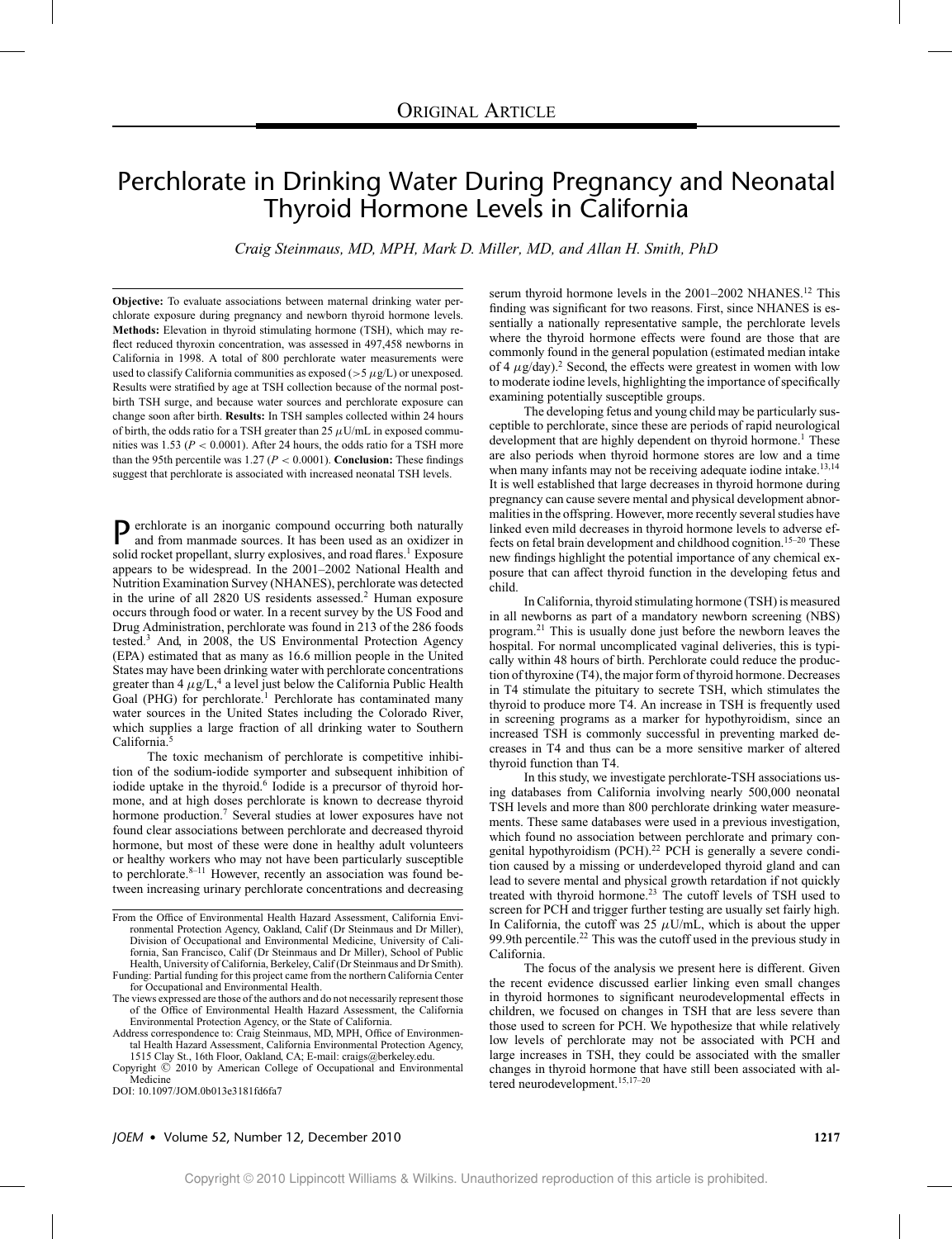## **METHODS**

Neonatal TSH levels collected from January to December, 1998 as part of the California NBS Program were obtained from the California Department of Public Health (CDPH) (formerly the Department of Health Services). 1998 was the first full year in which California began testing all newborns for TSH and the second year of widespread perchlorate testing in California.<sup>5</sup> In addition to TSH, this data set included the following information on each newborn: gender, race/ethnicity, the number of hours after birth when blood samples for TSH measurements were collected ("collection age"), birth weight, mother's age, mother's residence (city and zip code), multiple-birth status, and feeding type (breast, formula, other). Subjects in this data set meeting the following criteria were excluded: (1) accession dates not within 1998; (2) missing TSH levels; (3) collection ages 0 or less or more than 999 hours; (4) second or greater multiple birth; (5) birth weight less than 250 or more than 7500 g; (6) duplicate entries; and (7) unknown gender. Further details on the NBS program are provided elsewhere.<sup>22,24</sup> This study has been approved by the University of California, Berkeley Committee for the Protection of Human Subjects.

Information on perchlorate concentrations in the municipal water sources in California for the years 1997 and 1998 were obtained from the CDPH's Drinking Water Program (DWP).<sup>5</sup> These years span the gestation period for children born in 1998. This data set included more than 800 perchlorate measurements on more than 200 separate water sources, and covered water sources supplying an estimated 66% of the state's population. The water distribution systems in many California communities are highly complex. Some communities are supplied by several water companies or municipal suppliers, each of which may obtain water from several water sources. These different sources may have different perchlorate concentrations, and the amount of water obtained from each source can change from day to day. Because of this complexity, we did not attempt to assign a single perchlorate concentration to each California community, but rather, categorized communities into one of two groups on the basis of whether their estimated average perchlorate concentrations were more than ("exposed") or less than ("unexposed")  $5 \mu g/L$ . This level was chosen because it was used in the previous study, and because it is near the California detection limit for reporting of 4  $\mu$ g/L and the current California perchlorate regulatory standard of 6  $\mu$ g/L.<sup>5</sup> The same communities defined as exposed ( $>$ 5  $\mu$ g/L) in the previous study were defined as exposed in this analysis, and details of the exposure assignment methods were described previously.<sup>22</sup> Briefly, information on each city or town served by each water system tested by the DWP was collected from either the DWP file or through Internet searches or telephone interviews collected by the initial research staff. The average water system perchlorate concentration was calculated as the arithmetic mean of the median concentrations from each contributing water source. The perchlorate concentration in each community in California was then estimated as the average of the concentrations of the different water systems supplying that community, weighted by the number of water sources used by each system. In this analysis, communities with estimated average perchlorate concentrations of 5  $\mu$ g/L or less and all communities in California without any perchlorate measurements were defined as "unexposed." Because of the widespread attention perchlorate has received in California, it was deemed highly unlikely that communities without perchlorate measurements had widespread high perchlorate exposure. Regardless, removing communities without perchlorate measurements from the unexposed group had little impact on results. Other methods were also assessed to classify exposure. For example, analyses were performed, in which any community with at least two separate water sources with perchlorate concentrations greater than  $4 \mu g/L$  was defined as "exposed." This had only small impacts on results.

Several statistical analyses were done. First, bivariate analyses were done to investigate associations between TSH levels and sociodemographic factors such as gender, race/ethnicity, feeding type, mother's age, income, and birth weight. Since TSH levels were not normally distributed, geometric means were calculated and differences between groups were assessed using the Wilcoxon rank-sum test. Bivariate analyses were also done to assess associations between these sociodemographic factors and perchlorate exposure using either unadjusted odds ratios (ORs) or the *t* -test when variables were normally distributed.

Logistic regression was used to calculate ORs for having a high TSH, comparing perchlorate-exposed and unexposed communities. Initially, the cutoff point for defining a high TSH was set at 25  $\mu$ U/mL, since this was used in the previous study. However, to evaluate more subtle effects, lower cutoff points, including the upper 95th percentiles, were also used. The 95th percentile is near the maternal levels of T4 and TSH that have been associated with significant neurodevelopment effects in the studies discussed earlier.<sup>15,17-20</sup> Using logistic regression, we calculated both unadjusted ORs and ORs adjusted for gender, race/ethnicity (Asian, Black, Hispanic, White, other, and unknown, each coded as 0 or 1), birth weight (entered as less than or more than the 5th or 95th percentiles, respectively, each coded as 0 or 1), feeding type (each type entered as 0 or 1), mother's age (entered as less than 19 or more than 32 years, as 0 or 1), the per capita income of the zip code where the mother resided (each quartile entered as 0 or 1), and collection age (as described later). Entering birth weight and mother's age as continuous variables or in quartiles had little impact on results. Data on per capita income for each zip code in California were obtained from the 2000 US Census and matched to the residential zip code of the mother provided in the NBS data set.<sup>25</sup>

Neonatal TSH levels normally surge within the first few hours after birth, peaking at about 2 hours after birth and steadily decreasing to normal long-term levels over the next 48 to 72 hours.<sup>26,27</sup> Because of this surge, collection age is a strong determinant of neonatal TSH levels. We addressed potential confounding or effect modification due to this surge in several ways. First, because the surge occurs mostly within the first 24 hours of birth, all analyses were stratified on the basis of whether the collection age was greater or less than 24 hours. Second, possible residual confounding was addressed by adjusting for collection age within each of these strata. This was done by dividing collection age into five categories: 0 to 5 hours (the period of early very unstable TSH values), 6 to 19 hours (the period when mean TSH levels peaked in this data set), 19 to 32 hours (the period when TSH levels decline rapidly), 33 to 70 hours (the period when TSH levels decline more slowly), and 70 hours or more (the period when TSH levels are close to long-term levels). Each of these periods was entered as a dummy variable in the logistic regression model. Categorizing collection age into two-, four-, or six-hour intervals, or as a continuous variable (by hour), had little impact on results. Finally, adjusted ORs were calculated for each hour of collection age, using the 95th percentile of TSH for each hour as the cutoff point for defining a high TSH. Five-hour average OR estimates, centered on the hour of interest, are presented for each hour to reduce fluctuations from small numbers. All statistical analyses were done using SAS version 9.1.2 (Cary, NC), and all *P* values are two-sided.

In addition to the different TSH cutoff points, the differences between this study and the previous analysis of these data are as follows: (1) minor differences in the way potential confounders were categorized and entered into logistic regression models; (2) minor differences in exclusion criteria; (3) we adjusted for per capita income, whereas the previous analysis did not; and (4) our inclusion of communities without perchlorate measurements into the "unexposed" group. As we show, none of these differences had any important effect on the results.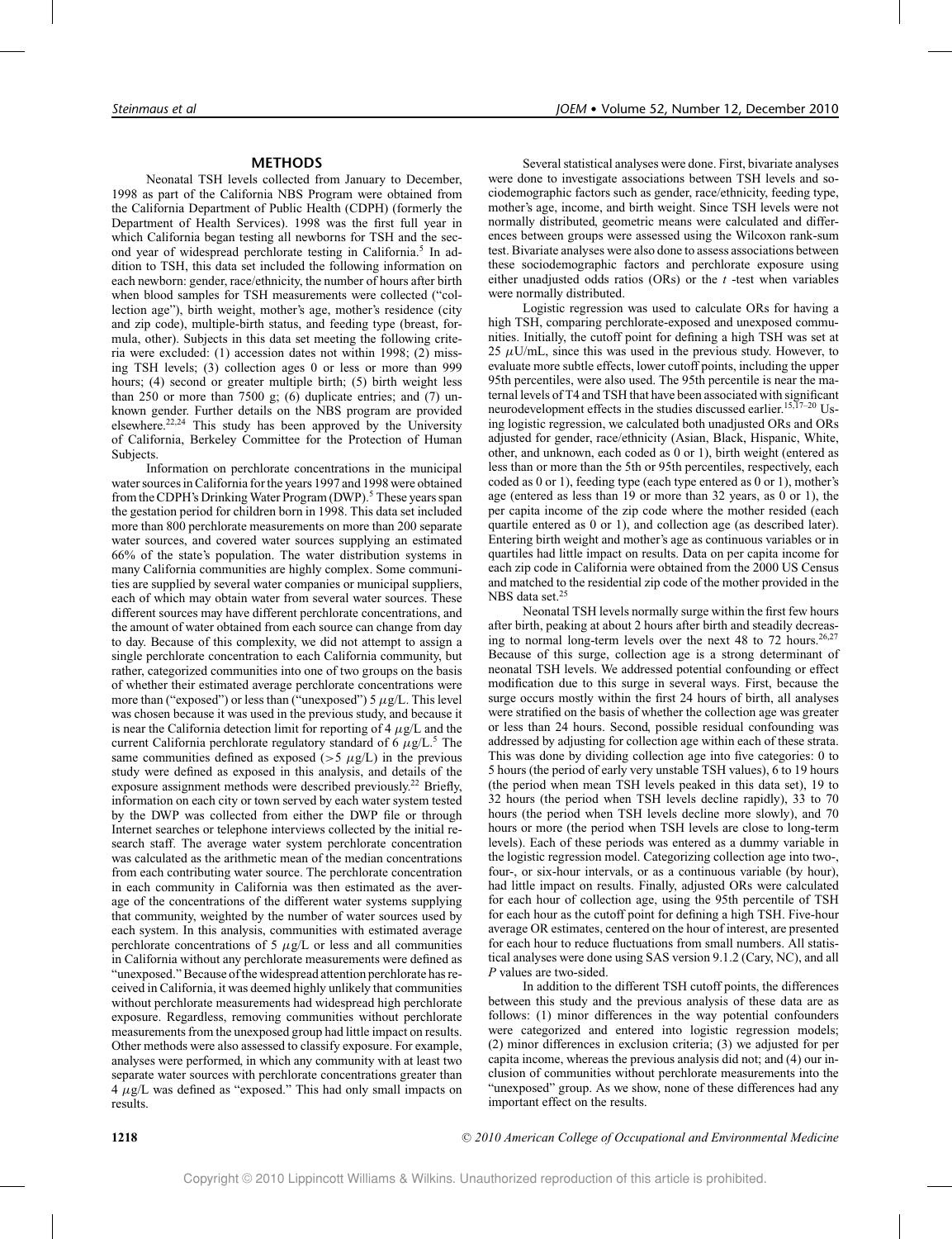|                  | TABLE 1. Number of Subjects Excluded and the Reasons for |
|------------------|----------------------------------------------------------|
| <b>Exclusion</b> |                                                          |

| <b>Reason for Exclusion</b>        |        | <b>Number Excluded Remaining Subjects</b> |  |
|------------------------------------|--------|-------------------------------------------|--|
| Total entries received             |        | 543,986                                   |  |
| Accession dates not in 1998        | 32,671 | 511,315                                   |  |
| TSH missing                        | 3      | 511,312                                   |  |
| Collection age $\leq 0$ or >999 hr | 961    | 510,351                                   |  |
| Multiple birth                     | 6,671  | 503,680                                   |  |
| Birth weight $<$ 250 or $>$ 7500 g | 4,499  | 499,181                                   |  |
| Duplicate entry                    | 1,340  | 497,841                                   |  |
| Gender unknown                     | 383    | 497,458                                   |  |
| Total excluded                     | 46,528 |                                           |  |

### **RESULTS**

The initial data set received from CDPH contained 543,986 entries. Of these, 46,528 were excluded for the reasons given in Table 1,leaving a total of 497,458 subjects. Among active wells in the 1997–1998 DWP data set with perchlorate concentrations more than the detection limit for reporting  $(4 \mu g/L)$ , the median perchlorate concentration was 7.9  $\mu$ g/L, with a high of 159  $\mu$ g/L. The overall geometric mean TSH in all neonates combined was 4.06  $\mu$ U/mL (SD = 5.75  $\mu$ U/mL) (Table 2). The upper 95th percentile TSH values for collection ages before and after 24 hours were 15  $\mu$ U/mL and 8  $\mu$ U/mL, respectively. As seen in Table 2, mean TSH levels were higher in males  $(4.21 \mu U/mL)$ than in females (3.91  $\mu$ U/mL), higher in Asians (4.40  $\mu$ U/mL) than other ethnicities (4.01 to 4.15  $\mu$ U/mL), and higher with normal birth weights (4.18  $\mu$ U/mL) than birth weights more than or less than the 95th and 5th percentiles (3.76  $\mu$ U/mL and 2.29  $\mu$ U/mL, respectively).

Table 3 shows the differences between perchlorate-exposed and unexposed communities. Compared with unexposed communities, exposed communities had a smaller proportion of Whites  $(OR = 0.57; 95\%$  confidence interval [95% CI],  $0.56 = 0.59$ ) and Asians (OR  $= 0.59$ ; 95% CI, 0.57 to 0.62) than Hispanics, a greater proportion of infants who were formula-fed (OR  $= 1.95$ ; 95% CI, 1.90 to 2.00) versus breast-fed, and a smaller proportion of subjects in the lowest (OR =  $0.86$ ; 95% CI, 0.84 to 0.88) and highest per capita income quartiles (OR =  $0.38$ ; 95% CI, 0.36 to 0.39).

For neonates with collection ages less than 24 hours, the adjusted OR for having a TSH of 25  $\mu$ U/mL or greater was 1.53 (95%) CI, 1.24 to 1.89;  $P < 0.0001$ ) comparing perchlorate-exposed to unexposed communities (Table 4).The corresponding OR for TSH levels at or above the 95th percentile for this collection age stratum (15  $\mu$ U/mL) was 1.23 (95% CI, 1.16 to 1.31). The statistical adjustments had little impact on results. For example, the adjusted and unadjusted ORs for having a TSH of 25  $\mu$ U/mL or greater for collection ages less than 24 hours were 1.53 and 1.52, respectively. For neonates with collection ages less than 24 hours, the ORs were higher in breast-fed infants than in formula-fed infants (eg, ORs for a TSH of 25  $\mu$ U/mL or greater of 1.59 in breast-fed infants versus 1.24 formula-fed infants). Confining analyses to birth weights between 2500 and 4000 g, or excluding those with collection ages less than 4 hours (the period when TSH levels peak in healthy children) or very high TSH levels (ie,  $>200 \mu U/mL$ ), also had little effect on results. Defining exposed communities as those with at least two separate water sources with perchlorate concentrations greater than  $4 \mu g/L$  resulted in an additional nine exposed communities, and gave ORs that were similar to those reported earlier. For example, the OR for having a TSH of 25  $\mu$ U/mL or greater for collection ages less than 24 hours using this exposure categorization method was 1.67  $(95\% \text{ CI} = 1.37 \text{ to } 2.00)$  (not shown in tables).

| Sociodemographic Characteristics    |                  |      |           |                  |  |
|-------------------------------------|------------------|------|-----------|------------------|--|
|                                     | Geometric        |      |           |                  |  |
|                                     | $\boldsymbol{n}$ | Mean | <b>SD</b> | $\boldsymbol{P}$ |  |
| Total                               | 497,458          | 4.06 | 5.75      |                  |  |
| Females                             | 243,285          | 3.91 | 6.34      | Ref              |  |
| Males                               | 254,173          | 4.21 | 5.13      | < 0.001          |  |
| Race/ethnicity                      |                  |      |           |                  |  |
| Hispanic                            | 241,357          | 4.01 | 6.28      | Ref              |  |
| Non-Hispanic                        | 256,101          | 4.10 | 5.21      | < 0.001          |  |
| White                               | 148,009          | 4.01 | 5.21      | 0.04             |  |
| Asian                               | 43,355           | 4.40 | 6.01      | < 0.001          |  |
| <b>Black</b>                        | 31,600           | 4.15 | 3.95      | < 0.001          |  |
| Other/unknown                       | 33,137           | 4.05 | 5.14      | 0.004            |  |
| Birth weight (percentile)           |                  |      |           |                  |  |
| Low $(<5th)$                        | 20,853           | 2.29 | 9.43      | < 0.001          |  |
| Medium (5th-95th)                   | 451,666          | 4.18 | 5.50      | Ref              |  |
| High (>95th)                        | 24,939           | 3.76 | 5.88      | < 0.001          |  |
| Type of feeding                     |                  |      |           |                  |  |
| Breast-fed only                     | 212,112          | 4.19 | 5.21      | Ref              |  |
| Formula-fed only                    | 85,035           | 4.12 | 6.10      | < 0.001          |  |
| Both breast- and formula-fed        | 178,508          | 4.02 | 5.65      | < 0.001          |  |
| Other/unknown                       | 21,803           | 3.00 | 9.17      | < 0.001          |  |
| Mother's age (yr)                   |                  |      |           |                  |  |
| $12 - 18$                           | 28,272           | 4.38 | 5.78      | < 0.001          |  |
| $19 - 32$                           | 331,729          | 4.15 | 5.80      | Ref              |  |
| >32                                 | 126,126          | 3.78 | 5.22      | < 0.001          |  |
| Unknown                             | 11,331           | 3.87 | 8.93      | < 0.001          |  |
| Age at TSH collection (hr)          |                  |      |           |                  |  |
| $0 - 5$                             | 3,224            | 5.11 | 5.46      | < 0.001          |  |
| $6 - 19$                            | 118,462          | 7.52 | 6.23      | < 0.001          |  |
| $20 - 32$                           | 194,708          | 4.38 | 4.57      | < 0.001          |  |
| $33 - 70$                           | 147,026          | 2.76 | 4.43      | < 0.001          |  |
| >70                                 | 34,038           | 1.56 | 8.87      | Ref              |  |
| Per capita income quartiles (\$/yr) |                  |      |           |                  |  |
| $<$ 13,547                          | 120,593          | 4.02 | 6.07      | Ref              |  |

**TABLE 2.** Geometric Mean TSH Levels by

Ref, reference group.

 $>25,373$ 

For neonates with collection ages of 24 hours or greater, the OR for having a TSH of 25  $\mu$ U/mL or greater was 0.72 (95% CI, 0.41 to 1.27), although only 13 subjects from exposed communities had a TSH more than this level (Table 5).The corresponding OR for a TSH level at or above the 95th percentile  $(8 \mu U/mL)$  was 1.27 (95%) CI, 1.22 to 1.33;  $P < 0.0001$ ;  $n = 2711$  neonates from perchlorateexposed communities with a TSH of 8  $\mu$ U/mL or greater). This OR remained elevated in analyses stratified by gender, race/ethnicity, and feeding type, and after excluding high and low birth weights and extreme TSH values. Adjustments had only small impacts on these results as well. For example, the adjusted and unadjusted ORs for all subjects with collection ages of 24 hours or greater for having a TSH of 8  $\mu$ U/mL or greater were 1.27 and 1.31, respectively. Per capita income had little effect on results. In an analysis limited to only those neonates from the second lowest per capita income quartile (the most common one among exposed communities), the adjusted OR for having a TSH of 8  $\mu$ U/mL or greater comparing exposed to unexposed communities was 1.31 (95% CI, 1.21 to 1.41).

13,547−17,809 119,216 4.21 6.03 <0.001 17,810−25,373 119,957 4.04 5.19 0.003<br>
>25,373 119,839 3.95 5.30 <0.001

Unknown 17,853 4.17 7.84 <0.001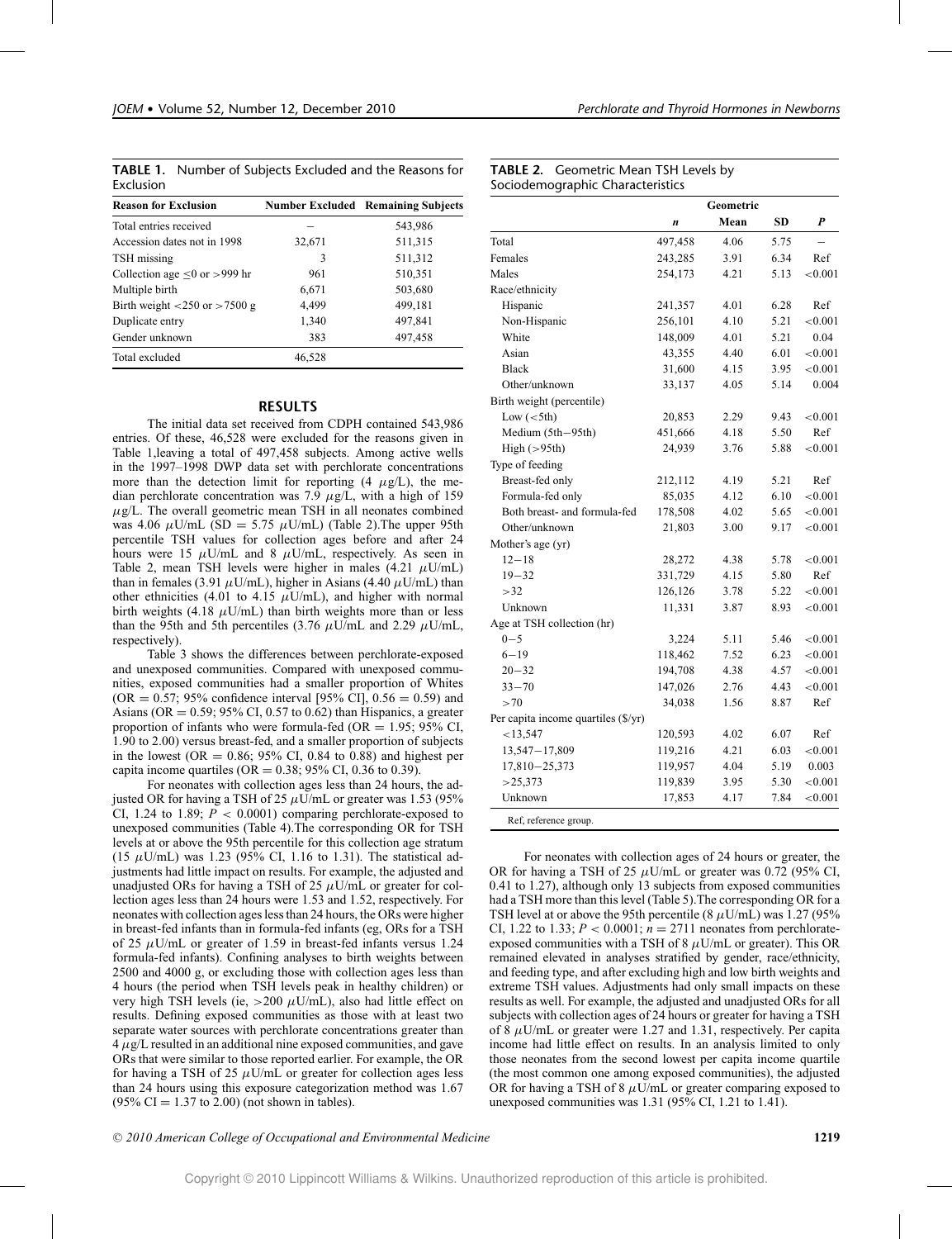|                                      |                             | <b>Perchlorate Exposure Category</b> |                 |                          |                     |             |
|--------------------------------------|-----------------------------|--------------------------------------|-----------------|--------------------------|---------------------|-------------|
|                                      | $\leq 5 \ \mu \mathrm{g/L}$ |                                      | $>$ 5 $\mu$ g/L |                          |                     |             |
| Variable                             | $\boldsymbol{n}$            | $\frac{0}{0}$                        | n               | $\frac{0}{0}$            | OR (95% CI)*        | $P\uparrow$ |
| Total                                | 451,708                     | $\overline{\phantom{0}}$             | 45,750          | $\qquad \qquad -$        |                     |             |
| Males                                | 230,955                     | 51.1                                 | 23,218          | 50.7                     | $0.98(0.97 - 1.00)$ |             |
| Females                              | 220,753                     | 48.9                                 | 22,532          | 49.3                     | $1.00$ (Ref)        |             |
| Race/ethnicity                       |                             |                                      |                 |                          |                     |             |
| Hispanic                             | 214,027                     | 47.4                                 | 27,330          | 59.7                     | $1.00$ (Ref)        |             |
| White                                | 137,926                     | 30.5                                 | 10,083          | 22.0                     | $0.57(0.56 - 0.59)$ |             |
| Asian                                | 40,301                      | 8.9                                  | 3,054           | 6.7                      | $0.59(0.57-0.62)$   |             |
| <b>Black</b>                         | 28,608                      | 6.3                                  | 2,992           | 6.5                      | $0.82(0.79 - 0.85)$ |             |
| Other/unknown                        | 30,846                      | 6.8                                  | 2,291           | 5.0                      | $0.58(0.56 - 0.61)$ |             |
| Birth weight (percentile)            |                             |                                      |                 |                          |                     |             |
| Low $(<5th)$                         | 18,890                      | 4.2                                  | 1,963           | 4.3                      | $1.02(0.97 - 1.07)$ |             |
| Medium (5th-95th)                    | 409,948                     | 90.8                                 | 41,718          | 91.2                     | $1.00$ (Ref)        |             |
| High (>95th)                         | 22,870                      | 5.1                                  | 2,069           | 4.5                      | $0.89(0.85 - 0.93)$ |             |
| Mean $(g)$ (SD)                      | 3,375                       | (571)                                | 3,357           | (570)                    |                     | < 0.001     |
| Type of feeding                      |                             |                                      |                 |                          |                     |             |
| Breast-fed only                      | 197,729                     | 43.8                                 | 14,383          | 31.4                     | $1.00$ (Ref)        |             |
| Formula-fed only                     | 74,483                      | 16.5                                 | 10,552          | 23.1                     | $1.95(1.90 - 2.00)$ |             |
| Both breast- and formula-fed         | 159,614                     | 35.3                                 | 18,894          | 41.3                     | $1.63(1.59-1.66)$   |             |
| Other/unknown                        | 19,882                      | 4.4                                  | 1,921           | 4.2                      | $1.33(1.26 - 1.40)$ |             |
| Mother's age (yr)                    |                             |                                      |                 |                          |                     |             |
| $12 - 19$                            | 25,419                      | 5.6                                  | 2,853           | 6.2                      | $1.06(1.02 - 1.11)$ |             |
| $19 - 32$                            | 300,030                     | 66.4                                 | 31,699          | 69.3                     | $1.00$ (Ref)        |             |
| >32                                  | 116,016                     | 25.7                                 | 10,110          | 22.1                     | $0.82(0.81 - 0.84)$ |             |
| Unknown                              | 10,243                      | 2.3                                  | 1,088           | 2.4                      | $1.01(0.94 - 1.07)$ |             |
| Mean (yr) $(SD)$                     | 28.1                        | (6.3)                                | 27.5            | (6.2)                    |                     | < 0.001     |
| Range                                | $12 - 48$                   | $\overline{\phantom{0}}$             | $12 - 48$       |                          |                     |             |
| Collection age (hr)                  |                             |                                      |                 |                          |                     |             |
| Mean (SD)                            | 36.8                        | (52.5)                               | 36.1            | (52.5)                   |                     | 0.008       |
| Range                                | $1 - 999$                   |                                      | $1 - 999$       |                          |                     |             |
| Per capita income quartiles (\$/yr): |                             |                                      |                 |                          |                     |             |
| < 13,547                             | 108,575                     | 24.0                                 | 12,018          | 26.3                     | $0.86(0.84 - 0.88)$ |             |
| $13,547 - 25,373$                    | 211,891                     | 46.9                                 | 27,282          | 59.6                     | $1.00$ (Ref)        |             |
| >25,373                              | 114,305                     | 25.3                                 | 5,534           | 12.1                     | $0.38(0.36 - 0.39)$ |             |
| Unknown                              | 16,937                      | 3.7                                  | 916             | 2.0                      | $0.42(0.39 - 0.45)$ |             |
| TSH level                            |                             |                                      |                 |                          |                     |             |
| Geometric mean (SD)                  | 4.03                        | (5.84)                               | 4.35            | (4.83)                   | $\cal P$            | < 0.001     |
| Range                                | $1 - 779$                   |                                      | $1 - 315$       | $\overline{\phantom{0}}$ |                     |             |

| <b>TABLE 3.</b> Demographic Characteristics by Perchlorate Exposure Category |  |  |
|------------------------------------------------------------------------------|--|--|
| <b>Perchlorate Exposure Category</b>                                         |  |  |

CI, confidence interval; OR, odds ratio; Ref, reference group.

∗The odds ratio in the perchlorate-exposed communities compared with the unexposed communities.

†All *P* values use the *t* test except the analysis of TSH, which uses the Wilcoxon rank sum test.

‡The middle two quartiles were combined and used as the reference category.

Figure 1 shows the adjusted ORs for a TSH level equal to or above the hour-specific 95th percentile TSH comparing exposed and unexposed communities, plotted for each hour of collection age (as explained in the methods section, each OR in this figure is a 5-hour average centered on the hour of interest). For each hour shown, ORs are more than 1.0. After hour 65 (data not shown), ORs become unstable and confidence intervals become very wide because of the small number of exposed subjects, and hourly ORs after this time fluctuate widely.

## **DISCUSSION**

Overall, the elevated ORs of 1.53 ( $P < 0.0001$ ) and 1.23  $(P < 0.001)$  for TSH levels of 25 and 15  $\mu$ U/mL or greater respectively, within the first 24 hours of birth, and the elevated OR of 1.27  $(P < 0.0001)$  for TSH levels of 8  $\mu$ U/mL or greater after 24 hours of birth in exposed versus nonexposed communities all suggest that perchlorate in drinking water could be associated with increased neonatal TSH. Elevations of TSH are an indicator of thyroid stress and decreased  $T4$  production.<sup>1</sup> The low  $P$  values for these findings show that they are unlikely due to chance. If these effects are real, these ORs suggest that exposure to perchlorate could cause about a 23% to 57% increase in the number of neonates with a high TSH, an increase that may be important given the widespread, ubiquitous nature of perchlorate exposure.<sup>2</sup>

The OR for TSH levels of 25  $\mu$ U/mL or greater in subjects with collection ages 24 hours or greater was not elevated

<sup>C</sup> *2010 American College of Occupational and Environmental Medicine*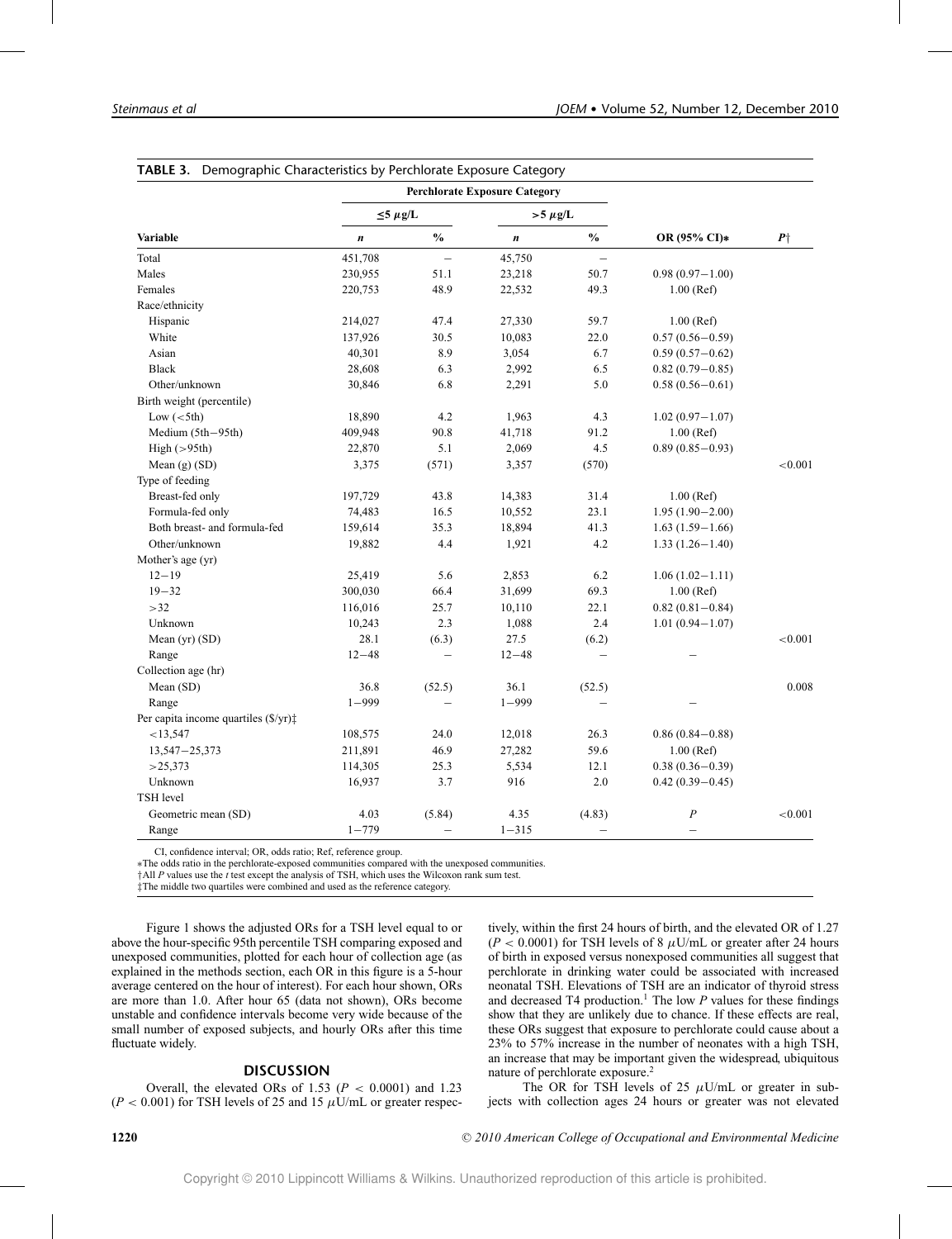|                                  |     | .<br>$TSH \geq 25$ <sup>†</sup> |               |                  | $TSH \geq 15$ <sup>+</sup> |               |
|----------------------------------|-----|---------------------------------|---------------|------------------|----------------------------|---------------|
|                                  | N   | OR                              | 95% CI        | $\boldsymbol{N}$ | <b>OR</b>                  | 95% CI        |
| All subjects                     | 102 | 1.53                            | $1.24 - 1.89$ | 1217             | 1.23                       | $1.16 - 1.31$ |
| Gender                           |     |                                 |               |                  |                            |               |
| Males                            | 41  | 1.48                            | $1.06 - 2.07$ | 575              | 1.23                       | $1.13 - 1.35$ |
| Females                          | 61  | 1.57                            | $1.19 - 2.07$ | 642              | 1.23                       | $1.13 - 1.34$ |
| Race/ethnicity                   |     |                                 |               |                  |                            |               |
| Hispanic                         | 57  | 1.56                            | $1.17 - 2.09$ | 657              | 1.19                       | $1.09 - 1.30$ |
| Non-Hispanic                     | 45  | 1.53                            | $1.12 - 2.09$ | 560              | 1.29                       | $1.18 - 1.42$ |
| Type of feeding                  |     |                                 |               |                  |                            |               |
| Breast-fed only                  | 33  | 1.59                            | $1.10 - 2.29$ | 427              | 1.35                       | $1.22 - 1.50$ |
| Formula-fed only                 | 22  | 1.24                            | $0.78 - 1.98$ | 279              | 1.11                       | $0.97 - 1.27$ |
| Both breast- and formula-fed     | 44  | 1.82                            | $1.31 - 2.53$ | 472              | 1.20                       | $1.08 - 1.32$ |
| Other/unknown                    | 3   | 0.67                            | $0.20 - 2.20$ | 39               | 1.37                       | $0.96 - 1.96$ |
| Other analyses                   |     |                                 |               |                  |                            |               |
| Birth weight $2500 - 4000$ g     | 91  | 1.59                            | $1.27 - 2.00$ | 1095             | 1.23                       | $1.15 - 1.32$ |
| Exclude collection ages $<$ 4 hr | 101 | 1.59                            | $1.29 - 1.97$ | 1206             | 1.24                       | $1.16 - 1.32$ |
| Exclude TSH $>$ 200 $\mu$ U/mL   | 101 | 1.57                            | $1.26 - 1.94$ | 1216             | 1.23                       | $1.16 - 1.32$ |
| Second lowest income quartile:   | 50  | 2.11                            | $1.53 - 2.91$ | 460              | 1.25                       | $1.13 - 1.39$ |
| Collection age: 2-hr categories§ | 102 | 1.61                            | $1.30 - 1.99$ | 1217             | 1.29                       | $1.21 - 1.38$ |

| TABLE 4. Adjusted Odds Ratios* for a High TSH Comparing Perchlorate-Exposed (>5             |
|---------------------------------------------------------------------------------------------|
| $\mu$ g/L) and Unexposed Communities ( $\leq$ 5 $\mu$ g/L): Collection Age 24 Hours or Less |

CI, confidence interval; OR, odds ratio; *N*, number of exposed cases.

\*Adjusted for gender, race/ethnicity, birth weight, food type, mother's age, per capita income, and collection age.<br>†A TSH of 25  $\mu$ U/mL is commonly used for PCH screening, and a TSH of 15  $\mu$ U/mL is the upper 95th perc samples collected before 24 hours of age.

‡Includes only subjects in this quartile of per capita income.

*§* Collection age was entered into the logistic regression model as dummy variables for each 2-hour category.

|                                | TSH $\geq$ 25 $\mu$ U/mL <sup>+</sup> |           |               | $TSH \geq 8 \,\mu\text{U/mL}$ † |           |               |
|--------------------------------|---------------------------------------|-----------|---------------|---------------------------------|-----------|---------------|
|                                | N†                                    | <b>OR</b> | 95% CI        | $\boldsymbol{N}$                | <b>OR</b> | 95% CI        |
| All subjects                   | 13                                    | 0.72      | $0.41 - 1.27$ | 2711                            | 1.27      | $1.22 - 1.33$ |
| Gender                         |                                       |           |               |                                 |           |               |
| Males                          | 3                                     | 0.44      | $0.14 - 1.40$ | 1578                            | 1.29      | $1.22 - 1.37$ |
| Females                        | 10                                    | 0.89      | $0.46 - 1.71$ | 1133                            | 1.24      | $1.16 - 1.33$ |
| Race/Ethnicity                 |                                       |           |               |                                 |           |               |
| Hispanic                       | 9                                     | 0.70      | $0.35 - 1.38$ | 1426                            | 1.25      | $1.17 - 1.32$ |
| Non-Hispanic                   | $\overline{4}$                        | 0.74      | $0.27 - 2.04$ | 1285                            | 1.30      | $1.22 - 1.38$ |
| Type of feeding                |                                       |           |               |                                 |           |               |
| Breast-fed only                | 3                                     | 0.55      | $0.17 - 1.78$ | 863                             | 1.31      | $1.22 - 1.42$ |
| Formula-fed only               | 3                                     | 0.63      | $0.19 - 2.06$ | 664                             | 1.32      | $1.20 - 1.44$ |
| Both breast- and formula-fed   | 6                                     | 0.87      | $0.37 - 2.01$ | 1108                            | 1.21      | $1.13 - 1.29$ |
| Other/unknown                  | 1                                     | 0.79      | $0.10 - 6.10$ | 96                              | 1.33      | $1.06 - 1.67$ |
| Other analyses                 |                                       |           |               |                                 |           |               |
| Birth weight $2500 - 4000$ g   | 12                                    | 0.87      | $0.48 - 1.57$ | 2341                            | 1.29      | $1.23 - 1.35$ |
| Exclude TSH $>200 \mu U/mL$    | 10                                    | 0.75      | $0.39 - 1.43$ | 2708                            | 1.27      | $1.22 - 1.33$ |
| Second lowest income quartilet | 6                                     | 1.19      | $0.49 - 2.87$ | 968                             | 1.31      | $1.21 - 1.41$ |

| TABLE 5. Adjusted Odds Ratios* for a High TSH Comparing Perchlorate-Exposed (>5                  |
|--------------------------------------------------------------------------------------------------|
| $\mu$ g/L) and Unexposed Communities ( $\leq$ 5 $\mu$ g/L): Collection Age Greater Than 24 Hours |

CI, confidence interval; OR, odds ratio; *N*, number of exposed cases.

\*Adjusted for gender, race/ethnicity, birth weight, food type, mother's age, per capita income, and collection age.<br>†A TSH of 25  $\mu$ U/mL is commonly used for PCH screening, and a TSH of 8  $\mu$ U/mL is the upper 95th perce samples collected after 24 hours of age.

‡Includes only subjects in this quartile of per capita income. This was the most common per capita income quartile among exposed communities.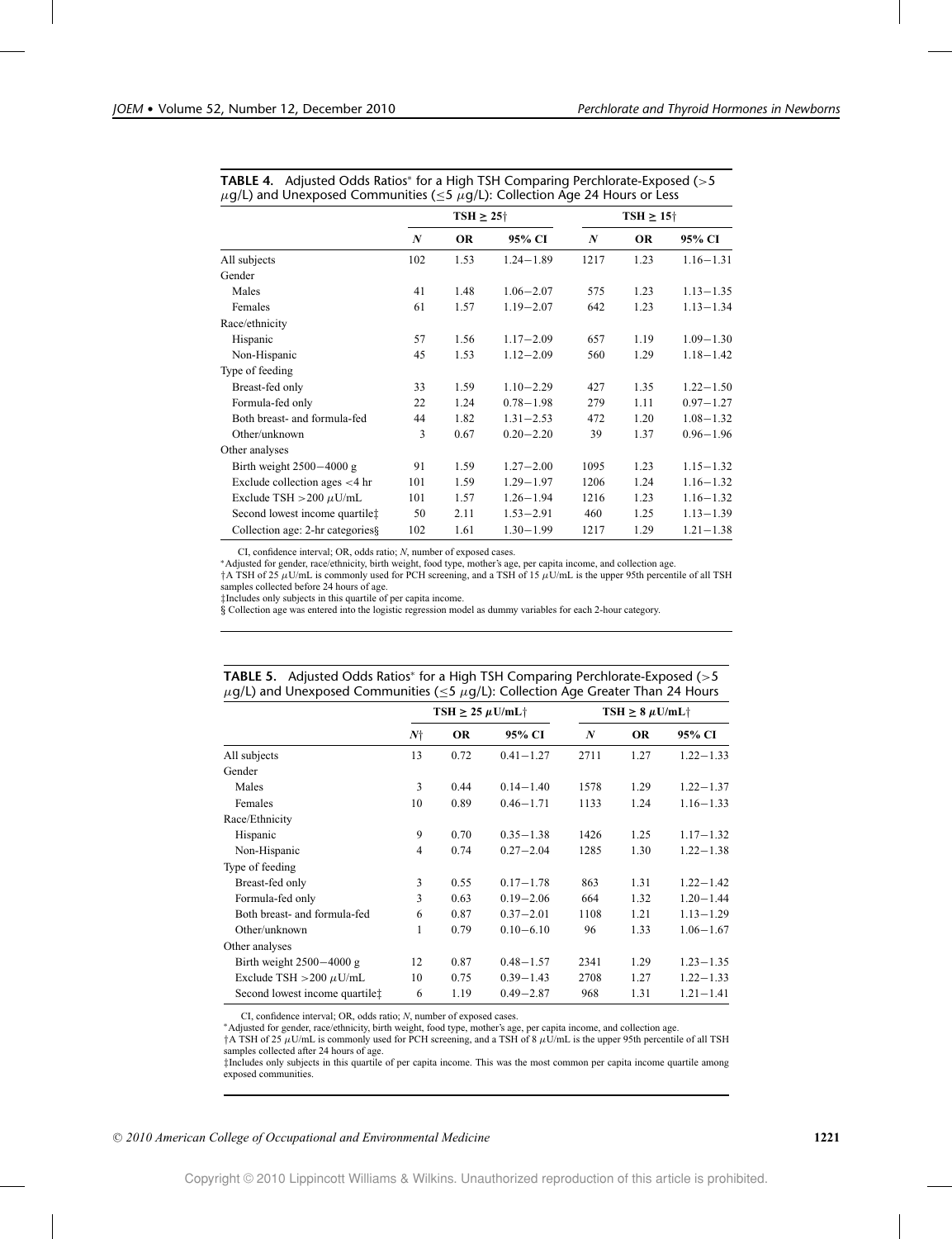

**FIGURE 1.** Adjusted odds ratios for having a TSH greater than or equal to the hour-specific 95th percentile comparing perchlorate-exposed ( $>5 \mu$ g/L) to unexposed communities  $(\leq 5 \mu q/L)$ . The dark lines are the odds ratios, the upper and lower lighter lines are the upper and lower 95% confidence intervals. The blue line highlights an OR of 1.0. The estimates for each hour are 5-hour averages centered on the hour of interest.

 $(OR = 0.72; 95\% \text{ CI}, 0.41 \text{ to } 1.27)$ , and this result is similar to that reported in the previous analysis of these data ( $OR = 0.73$ ; 95% CI, 0.40 to 1.23). Since a TSH level of 25  $\mu$ U/mL is very high (>99.9)th percentile of all TSH samples collected after 24 hours of age), this result may mean that low environmental levels of perchlorate are not associated with extremely large increases in TSH. However, since the number of subjects with TSH levels of 25  $\mu$ U/mL or greater was small  $(n = 13$  exposed neonates), the statistical power of this particular analysis was low.

The exposure categorization in this study is based on ecologic data and there is likely some exposure misclassification because of the use of other water sources, incomplete perchlorate testing, or perchlorate in food. However, since thyroid hormone data were collected similarly, regardless of perchlorate exposure, the misclassification bias is most likely nondifferential and toward the null.28 Thus, correcting for this bias would most likely increase the ORs identified here.

The positive effects identified in this analysis could be due to confounding, although an obvious strong confounder is not apparent. Several of the strongest known determinants of neonatal TSH (collection age, gender, birth weight, and race/ethnicity) were adjusted for and these adjustments had little impact on results. Factors such as nitrate, thiocyanate (usually from smoking or certain foods), and low iodine can also decrease T4 levels and increase TSH. Like perchlorate, thiocyanate and nitrate also competitively inhibit iodide uptake in the thyroid.29 Importantly though, to cause significant confounding, these factors would have to be associated with both thyroid hormones and perchlorate exposure, and these associations would have to be fairly strong.<sup>30</sup> There is no evidence to suggest that these factors were strongly enough related to both perchlorate and TSH in this study to cause the effects identified. For example, while very high nitrate intakes have been associated with goiter, more common exposures have been linked with only weak or no effects on thyroid hormone levels.31,32 In addition, high nitrate levels are usually found in rural and agricultural areas, not in the more urban areas like most of the perchlorate-exposed communities in this study.<sup>33</sup> In the two largest perchlorate-exposed communities, San Bernardino and Riverside, drinking water nitrate levels have been well below the California nitrate PHG.34,35 Iodine levels are not specifically available for the perchlorate-exposed communities in this study. However, data show that iodine intake is related to race, age, the type of infant feeding, and gender, four factors that were adjusted for here and had little effect on results.<sup>14,36</sup>

The findings of this study are biologically plausible in that they are consistent with the known mechanism of perchlorate.<sup>1</sup>

The low-dose effects seen here are consistent with data suggesting that the fetus and young children are susceptible to perchlorate in particular and environmental chemicals in general. Susceptibility factors include their low reserves of T4 (suggesting they are less able to respond to transitory decreases in  $T4$  production),<sup>13</sup> the potentially large number of infants with low iodine intake, $^{14}$  an increased chemical intake per body weight compared with adults, rapid organ development, and underdeveloped metabolic and detoxification systems.<sup>37</sup> Several of the previous studies of perchlorate and thyroid hormone that found no associations were done in small numbers of healthy adult workers or volunteers. $8-11$  Because of the small numbers, these studies likely included few, if any, people with low iodine or any other important susceptibility factor. It is possible that the reason these studies did not find associations similar to those reported in this study is because they did not specifically include susceptible groups.

Other studies in potentially susceptible groups support the findings of this study. As discussed, evidence of a linear association between increasing urinary perchlorate and decreasing serum T4 were identified in women in NHANES with low iodine and high thiocyanate exposures, and median perchlorate intakes of about 4 μg/day.12,38 In Arizona, neonatal TSH levels were higher in perchlorate-exposed Yuma (water levels about 6  $\mu$ g/L) compared with unexposed Flagstaff.<sup>39</sup> A reanalysis using a different "unexposed" comparison town found no difference in TSH levels compared with Yuma. However, this town was much smaller and only a few miles from Yuma, and the possibility that mothers from this town either worked, consumed food or water, or gave birth in Yuma was not explored.40 If any of these occurred, the "unexposed" mothers and their neonates may have actually been exposed and results would be biased toward the null. In California, Kelsh et al<sup>24</sup> reported an OR of 1.24 (95% CI, 0.89 to 1.68; all TSH collection ages combined) for having a TSH greater than 25  $\mu$ U/mL in neonates from Redlands, a city with high perchlorate levels in some wells (range, nondetectable to above 100  $\mu$ g/L). The magnitude of this OR is close to the corresponding OR of 1.31 ( $P < 0.0001$ ) identified in our study when all TSH collection ages were combined. Although not reported in their paper, the unadjusted OR in samples collected before 18 hours of age can be calculated using the data from their tables and was 1.57 (95% CI, 1.14 to 2.16), which is similar to the OR of 1.53 identified in our study. In both the Redlands study and the Arizona study, the unadjusted ORs for having a low T4 (generally less than 9 μg/dL) were also elevated, with very low *P* values (Redlands: OR  $= 1.18, P < 0.0001$ ; Arizona: OR  $= 1.18, P = 0.006$ ), suggesting that perchlorate exposure in these studies was associated with an almost 20% increase in the number of children with a low T4 (all of these calculations can be found at http://asrg.berkeley.edu/research.html).

Two studies from the same areas in Chile found no association between perchlorate water concentrations near 100  $\mu$ g/L and neonatal thyroid hormone levels.41,42 There was a marked overlap in urinary perchlorate concentrations between "exposed" and "unexposed" mothers, and 45% of the "exposed" neonates were actually born in the unexposed city. Since the half-life of perchlorate is short (about 8 hours), $^{10}$  these "exposed" infants may have actually been unexposed at the time of their thyroid hormone collection. Also, urinary iodine levels in this study were very high (three times US levels), which may have afforded some protection from perchlorate. In fact, only 16 women in this study had urinary iodine concentrations less than 100  $\mu$ g/L, the level where the perchlorate-T4 association was strongest in NHANES.<sup>12,43</sup> In NHANES, 37% of US women had iodine concentrations less than 100  $\mu$ g/L. Interestingly, the OR for a history of thyroid disease among older family members in the Chile study was elevated in the exposed city (OR =  $4.97$ ;  $95\%$  CI, 1.29 to 19.2). Prior to the 1980s (when Chile first began oversupplementing its salt with iodine), the iodine levels in Chile were very low and rates of goiter were high.44 The authors hypothesized that this high OR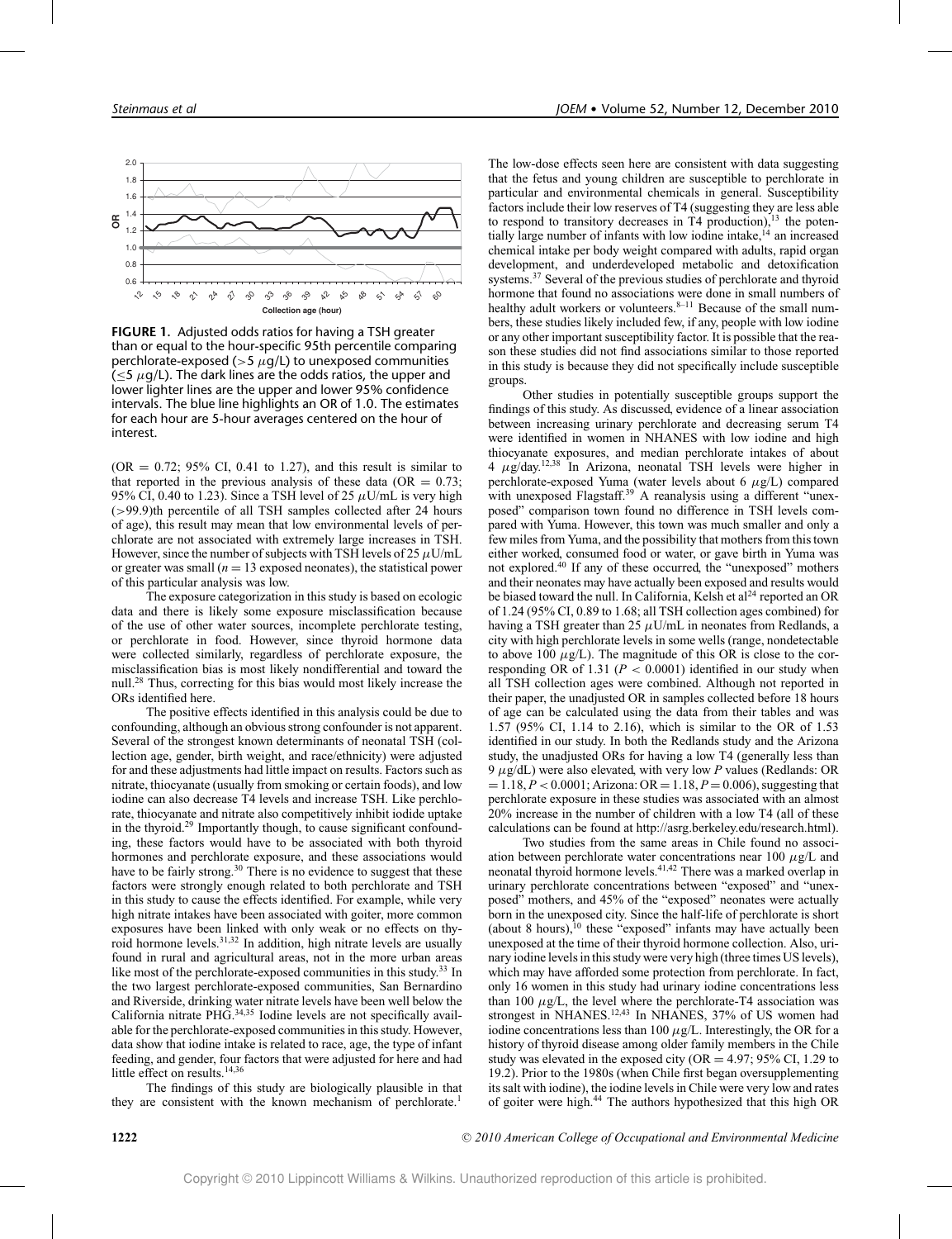for a family history of thyroid disease might have been an effect of perchlorate in older family members during the low-iodine period.<sup>41</sup>

Several other studies in neonates and pregnant women have been negative. In Israel, no association was seen between neonatal thyroid hormone levels and residential drinking water perchlorate concentrations near 300  $\mu$ g/L,<sup>45</sup> although there were only 31 mothers in this high exposure group. It is unknown whether the infants in this study consumed formula or whether mothers consumed drinking water from the hospital that had a different perchlorate concentration than their residential supply. Given the short half-life of perchlorate, either of these could have biased results toward the null. Two studies of urinary perchlorate concentrations and thyroid hormone levels in pregnant women have also been negative.42,46 These findings are not necessarily inconsistent with the NHANES findings discussed earlier in nonpregnant women, since iodine levels were three times higher $42$ or thiocyanate levels were five times lower<sup>46</sup> in these studies than the iodine and thiocyanate levels in those women in NHANES where perchlorate-T4 effects were strongest. As discussed earlier, iodine and thiocyanate may be important effect modifiers of perchlorate. Smoking is a major source of thiocyanate exposure in the United States, and data suggest that tobacco smoke exposure and thus thiocyanate levels are fairly high in pregnant women in California. In one large study, 62% of California pregnant women had detectable cotinine concentrations (a biomarker of tobacco smoke exposure) and 12% had cotinine levels consistent with active smoking.<sup>4</sup>

In this study, elevated ORs were seen with collection ages before and after 24 hours. Several previous studies involving neonatal thyroid hormone measurements excluded TSH measurements collected during the first 24 hours after birth. The reason given is that the early TSH surge can cause a high false-positive rate for PCH screening.22,24,<sup>48</sup> However, excluding these subjects from studies of chemical exposures is not routine.<sup>42,49</sup> This is because the goal of many studies, including ours, is not PCH screening. Instead, the goal is to simply evaluate whether there is a difference in TSH levels between exposed and unexposed subjects. This goal includes examining changes in TSH that are less severe than those associated with PCH. If PCH is the only outcome assessed, less severe effects might be missed. Because of this, methods that are designed solely to evaluate the effectiveness of PCH screening (like the calculation of PCH false-positive rates) are not appropriate for assessing the validity of this study or many other studies of chemical exposures and neonatal thyroid hormones. Another reason for not excluding TSH measurements within the first 24 hours of birth is that thyroid hormones during this period may be critically important in the health of many children. Worldwide, millions of infants die within the first 24 hours of birth, and decreases in T4 has been linked with increases in infant death.<sup>50,51</sup>

In fact, the first 24 hours after birth may be the best time to examine the impact of maternal perchlorate exposure on neonatal thyroid hormone levels. This is because perchlorate exposure can change after birth, for example, through the use of infant formulas (which contain highly variable perchlorate concentrations) $14,52$ or water from the birthing hospital (in breast-fed infants) that can potentially have much different perchlorate concentrations than the mother's residential drinking water. In these cases, the mother's residential drinking water perchlorate concentration will no longer be an accurate indicator of the neonate's true exposure. These changes in exposure at birth would most likely cause a nondifferential misclassification and bias ORs toward the null.28 Since the half-life of perchlorate and neonatal thyroid hormones is fairly short (about  $8$  to 24 hours),<sup>10,13</sup> this bias would likely become strongest after 24 hours after birth. This bias could explain why our study (for  $TSHs > 25 \mu g/L$ ) and four others' found greater effects during the first 24 hours of birth than later.  $24,39,41,53$  It may also explain why some studies that excluded or had few measurements within the first 24 hours of birth did not report positive effects.45,48 Further research is needed to explore this issue.

The exact long-term health consequences of the findings of this study are unknown. However, alterations in thyroid hormone have been linked to many adverse outcomes, including increases in infant mortality, adverse neurodevelopment and IQ effects, altered lipid metabolism, hypertension, cardiovascular disease, and adverse impacts on the kidney and lung.<sup>1,51</sup> This wide variety of effects highlights the complex and diverse role that thyroid hormone plays in human health. The results of several studies suggest that some of these adverse effects can occur with changes in thyroid hormone levels that were previously considered small and insignificant (eg, 10% to 20% changes in TSH or T4), and changes in thyroid hormone levels that occur within normal reference ranges.<sup>15,17,18,20,54,55</sup> Given this, and given the integral role thyroid hormone plays in many complex and important physiological systems, a reasonable public health approach might be to reduce any unnecessary stress on the thyroid system or any unnecessary change in thyroid hormones, including the types of perchlorate-associated changes identified in this study.

It might be argued that relatively small changes in thyroid hormone levels (eg, a 10% decrease in T4 or 10% increase in TSH) in an otherwise healthy individual might not cause overt disease, and therefore are unimportant. However, small average changes can be important at population extremes.<sup>56</sup> A classic example of this has been demonstrated with lead and IQ. A mean toddler blood lead of 15  $\mu$ g/dL would be expected to decrease population IQ by more than five points. While a five-point loss of IQ might not be detectable in an otherwise healthy child, a 5% shift at the tails of the population distribution would result in a 57% increase in those classified as mentally retarded  $(IQ < 70)$  and a 57% decrease in those classified as gifted  $(IQ > 130)$ .<sup>56</sup> Relatively small, but widespread, changes in thyroid hormone levels could potentially have similar adverse population impacts.56

In conclusion, the results of this study provide some evidence that perchlorate exposure is associated with increased TSH levels in neonates, and highlight the importance of investigating effects in potentially susceptible groups, such as young children. The effects identified in this study could potentially have important public health effects, given the importance of thyroid hormone and the large number of people exposed to perchlorate. However, currently it is unknown whether the effects seen here cause actual impacts on health and development. Further research is needed on this issue, and needed to evaluate the possible role that iodine, thiocyanate, nitrate, and other thyroid-active agents may have played in these findings.

#### **REFERENCES**

- 1. OEHHA. Public Health Goals for Chemicals in Drinking Water. Per-chlorate. Oakland, CA: Office of Environmental Health Hazard Assessment, California Environmental Protection Agency; 2004. Available at: http://www.oehha.ca.gov/water/phg/pdf/finalperchlorate31204.pdf. Accessed April 5, 2010.
- 2. Blount BC, Valentin-Blasini L, Osterloh JD, Mauldin JP, Pirkle JL. Perchlorate exposure of the US population, 2001–2002. *J Expo Sci Environ Epidemiol*. 2007;17:400–407.
- 3. US Food and Drug Administration. Center for Food Safety and Applied Nutrition. Survey Data on Perchlorate in Food: 2005/2006 Total Diet Study Results. 2008. Available at: http://www.fda.gov/Food/FoodSafety/Food ContaminantsAdulteration/ChemicalContaminants/Perchlorate/ucm077615. htm. Accessed October 27, 2010.
- 4. US EPA Federal Register. *Drinking Water: Preliminary Regulatory Determination on Perchlorate*. Washington, DC: US EPA Federal Register; 2008:60262–60282.
- 5. California Department of Public Health Drinking Water Program. Perchlorate in Drinking Water. 2010. Available at: http://www.cdph.ca.gov/ certlic/drinkingwater/Pages/Perchlorate.aspx. Accessed March 14, 2010.
- Wyngaarden J, Wright B, Ways P. The effect of certain anions on the accumulation and retention of iodide by the thyroid gland. *Endocrinology*. 1952;50:537–549.
- 7. Morgans M, Trotter W. Potassium perchlorate in thyrotoxicosis (letter). *Br Med J*. 1960;8:1086–1087.

-<sup>C</sup> *2010 American College of Occupational and Environmental Medicine* **1223**